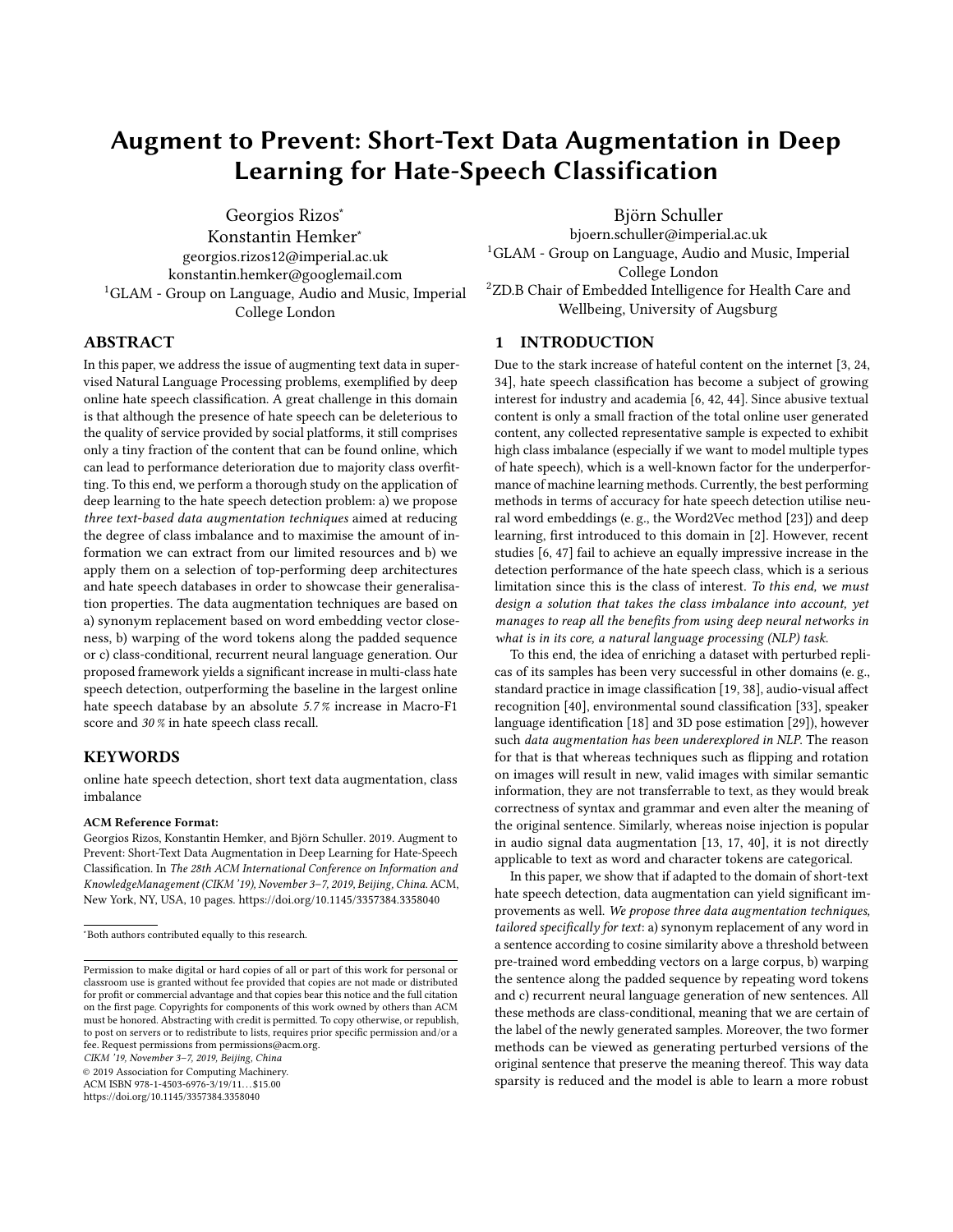<span id="page-1-0"></span>

Figure 1: Motivation for leveraging neural word embeddings for generating new samples: the sentence is an example of hate speech, regardless of the victimised target group or the particular name or slur used for the denotation thereof.

association between the meaning of the original sentence and the label instead of trying to memorise specific keywords. This concept is illustrated in Figure [1,](#page-1-0) exemplified by hate speech detection.

The achievements of this paper are the following:

- We introduce three data augmentation techniques for text and we demonstrate their capability for generalisation by applying them on three hate speech databases and four top performing deep models from an extensive comparative study using fully connected, convolutional and recurrent layers (henceforth FCNN, RNN and CNN). Compared to the non augmented baselines, we observe an overall Macro-F1 improvement up to <sup>∼</sup> <sup>5</sup>.7 % across all network topologies and recall improvement of the minority class of up to ∼ 30 %.
- We achieve significant improvement over previous deep architectures applied on the task: We show that an optimised for the task deep model consisting of Global Vector (GloVe) embeddings followed by stacked CNN and gated recurrent unit (GRU) RNN layers outperforms other deep learning architectures [\[47\]](#page-9-6) by and absolute of <sup>0</sup>.5 % Macro-F1 score and <sup>1</sup>.3 % hate recall.
- The recall measure of the minority class (hate speech) is improved by an absolute of ∼ 30 %, compared with a previous pure deep learning baseline which is the largest contribution to the prediction of the class of interest.

Our experiments are performed on three online hate-speech databases (see Section [3\)](#page-2-0) that we refer to as: a) HON [\[6\]](#page-8-1) (hate speech - offensive language - neutral), b) RSN-1 [\[44\]](#page-9-4) (racism - sexism neutral) and c) RSN-2 [\[42\]](#page-9-3) (classes as previous). We provide an implementation of the data augmentation methods we propose and all the methods included in the architecture comparison in the project's GitHub page<sup>[1](#page-1-1)</sup>.

# 2 RELATED WORK

Finding a common definition of hate speech is difficult due to its subjective nature and country-dependent legislative differences: while in the United States of America most types of hate speech are protected under free speech provisions, in most other Western countries hate speech is illegal and defined in legal terms as expressions that "target minority groups that could promote violence or

social disorder" [\[6\]](#page-8-1). In many previous studies, hate speech detection has been formulated as a binary classification problem [\[2,](#page-8-2) [21,](#page-9-15) [41\]](#page-9-16) which unfortunately disregards subtleties in the definition of hate speech, e. g., implicit versus explicit or directed versus generalised hate speech [\[43\]](#page-9-17) or different types of hate speech (e. g., racism and sexism) [\[42,](#page-9-3) [44\]](#page-9-4). The study performed in [\[6\]](#page-8-1) was the first one in which a distinction was made between hate speech and otherwise offensive language. An example of the latter could be a direct quotation of a another person's racist/misogynistic/homo-/trans-phobic comment followed by a condemnation of said comment. Another example would be chatter among friends of the same racial/social background including terms that coming from an outsider and used in a different context or with malicious intent would be inappropriate. The label structure can even be hierarchical, as in a study in which the authors have applied a Hierarchical Conditional Variational Autoencoder [\[28\]](#page-9-18) on a database collected by pulling tweets from 40 hate groups belonging to 13 hate speech types. The three databases we utilise in our experiments follow a multi-class paradigm.

Using lexical resources such as  $WordNet<sup>2</sup>$  $WordNet<sup>2</sup>$  $WordNet<sup>2</sup>$ , as well as extracting and enhancing surface features of comments is the most straightforward approach to hate speech detection [\[11,](#page-9-19) [35\]](#page-9-20). Such methods utilise a dictionary of loaded terms that are assigned an 'offensiveness' weight and used in order to infer the total score of the entire sentence. Such a word-level approach, however, fails to take into account the context of a sentence into account. Utilising a fixed vocabulary also does not allow for considering common alternative spellings or misspellings of hate terms. The authors of the study performed in [\[6\]](#page-8-1) performed a comparison among a range of traditional machine learning techniques such as support vector machines, logistic regression, and Naïve Bayes classifiers on a three-class hate speech database. They manage to achieve a seemingly high overall accuracy of 90 %, but do not address the issue of class imbalance, which we propose is the reason for the comparatively lower recall of 61 % on the hate speech class. Deep learning approaches have been found to be more effective both on binary classification [\[2,](#page-8-2) [8\]](#page-9-21), as well as multi-class classification [\[10,](#page-9-22) [25,](#page-9-23) [47\]](#page-9-6) in this context, possibly due to the inclusion of word semantic information by the utilisation of distributional word embedding techniques [\[4,](#page-8-3) [7,](#page-9-24) [23,](#page-9-5) [26,](#page-9-25) [27\]](#page-9-26) pretrained on large text corpora. However, there is no discussion of either the class imbalance problem in a limited database or the recall in the hate speech class. Here, we replicate the state-of-the-art deep method proposed in [\[47\]](#page-9-6) and show that there is much room for improvement, both by means of tailored neural architectures and embeddings and by the utilisation of much needed data augmentation.

Whereas in image and sound processing the flipping, cropping and noise injection data augmentation techniques are commonly applied [\[9,](#page-9-27) [18,](#page-9-11) [29,](#page-9-12) [33,](#page-9-10) [38,](#page-9-8) [40\]](#page-9-9), such techniques are either not directly applicable to text due to the categorical nature of word and character tokens or because they change the meaning of the original sentence. There are certain languages with which this is not a significant problem and a variation of such techniques have been successful [\[30\]](#page-9-28), but English (which is the language we focus on this study) is not one of them. In a study performed in [\[16\]](#page-9-29), the authors performed word dropout, an idea that was shown in a later study [\[45\]](#page-9-30) to be very incosistent with respect to the improvement

<span id="page-1-1"></span><sup>1</sup><https://github.com/glam-imperial/TextAug>

<span id="page-1-2"></span><sup>2</sup><https://wordnet.princeton.edu/documentation>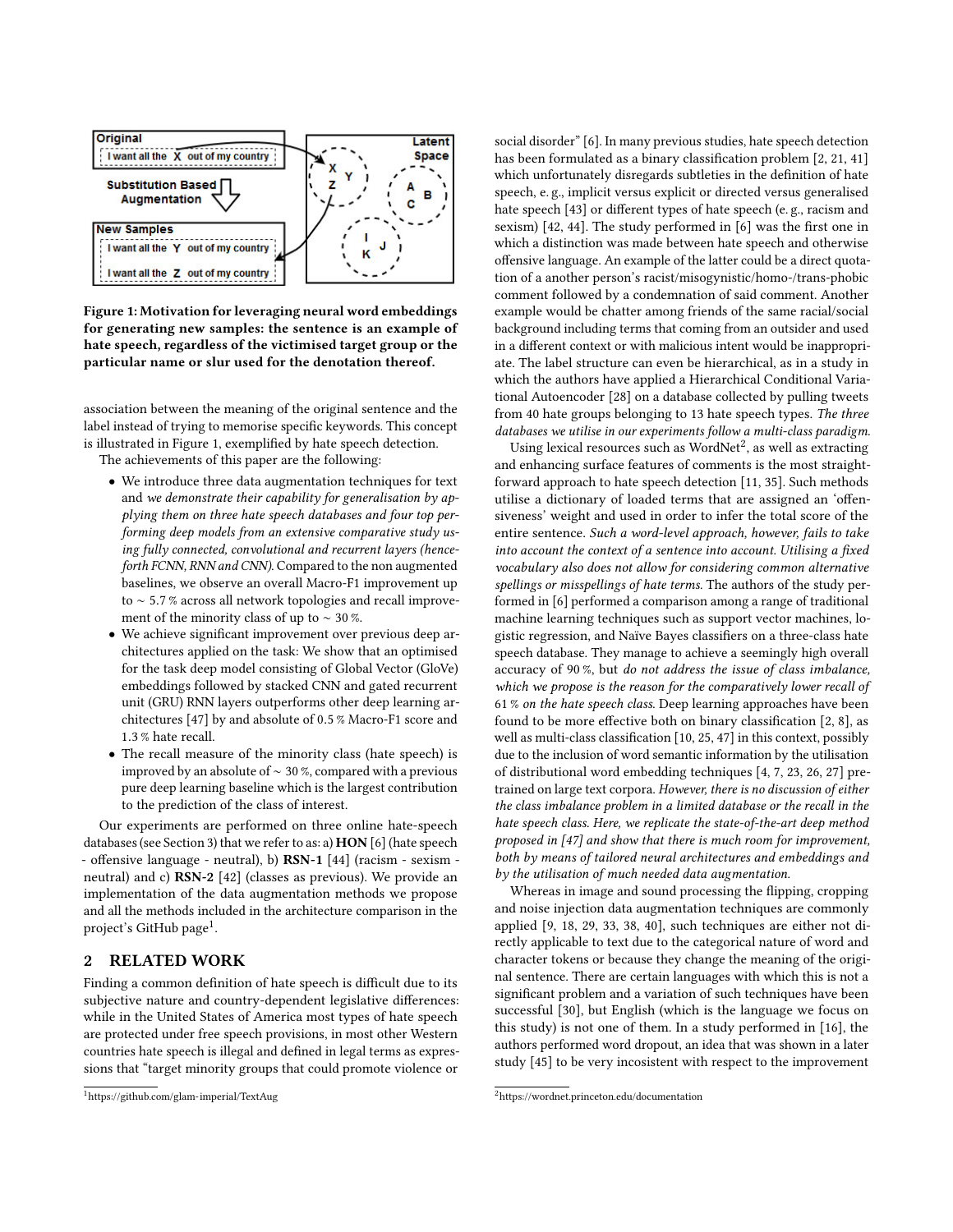it yields. In [\[45\]](#page-9-30), the same holds with many choices for additive noise (similar to dropout) on neural embedding vectors where, in fact, the performance occasionally deteriorates. Looking into data augmentation methods that generate new samples before inputting them into a learning model, the closest text-based data augmentation method to the ones we designed for this study is the one proposed in [\[46\]](#page-9-31) in which existing words in a sentence are selected based on a geometric distribution and replaced with a suggested external thesaurus synonym. Although this technique is shown to be effective, there is a major problem in using it in a hate speech context. As lexical approaches are likely to miss common colloquial alternative spellings and misspellings and are expected to have many out-of-vocabulary words, this makes this method hard to replicate in a meaningful manner. Our proposed substitution method replaces words based on very specific criteria based on neural word embedding similarity (such as Word2Vec [\[23\]](#page-9-5)) and are aware of POS-tags [\[5\]](#page-8-4) in order to preserve, as much as possible, the semantics of the original sentence.

## <span id="page-2-0"></span>3 HATE SPEECH DATA

In our experiments we utilise three Twitter databases, all of which treat the problem of online hate-speech detection as being multiclass and furthermore exhibit high class imbalance. Throughout the paper we refer to these as: a) HON [\[6\]](#page-8-1), b) RSN-1 [\[44\]](#page-9-4) and c) RSN-2 [\[42\]](#page-9-3). The HON database makes the separation between hate speech, offensive language and a neutral class. The latter two (RSN-1 and RSN-2) include a different axis of hate-speech differentiation by making a distinction between racist and sexist comments, and a neutral class. In the case of RSN-2, there were also comments that were annotated as both racist and sexist, but in this study, we simplify this multi-label problem into a multi-class problem in order to homogenise our experimental setup across databases and as such, work only with samples from the racism, sexism and neutral classes. A summary of the database sizes and class proportions is included in Table [1.](#page-2-1) In the cases of RSN-1 and RSN-2 the number of samples reported corresponds to the number of tweets that were still available at the time we attempted to fetch them using the Twitter API<sup>[3](#page-2-2)</sup>, as the authors of the papers in which they were introduced provide a list of tweet ids.

The HON database comprises around 25,000 labeled tweets, which were obtained using the hatebase $^4$  $^4$  lexicon to filter tweets for common abusive terms, and then pulling all the tweets from all the users selected (approximately 85 million). The 25,000 tweets were a random sample taken from the overall pool of tweets and were labeled using CrowdFlower $^5$  $^5$ . The database is available online $^6$  $^6$ .

In order to validate the generalisability of our framework, we opted to also perform experiments on the RSN-1 and RSN-2 databases as well. We used the Twitter API in order to fetch the tweets corresponding to the tweet ids provided by the authors of [\[42,](#page-9-3) [44\]](#page-9-4). The annotation was performed using CrowdFlower for the RSN-1 and manually by a mix of professional and amateur annotarors for the

<span id="page-2-1"></span>Table 1: Overview of datasets. Class names are Hate, Offensive and Neither for the first database and Racism, Sexism and Neither for the other two.

| <b>Dataset</b> |     | Class (in $\%$ ) |      | <b>No. Samples</b> |
|----------------|-----|------------------|------|--------------------|
|                | н   |                  | N    |                    |
| HON[6]         | 5.7 | 77.4             | 16.7 | 24,783             |
|                |     | Class (in $\%$ ) |      | <b>No. Samples</b> |
|                | R   | S                | N    |                    |
| $RSN-1$ [44]   | 0.3 | 26.1             | 73.4 | 11,299             |
| RSN-2 [42]     | 1.3 | 11.8             | 86.3 | 6,310              |

RSN-2 database. The tweet ids and corresponding labels of these databases are both available online<sup>[7](#page-2-6)</sup>.

## 4 SHORT TEXT DATA AUGMENTATION

Since we cannot use the data augmentation techniques that are used in non-NLP domains, we want to develop new ones that ideally satisfy three desiderata - they must:

- change the input to the neural network (new sample).
- be class-conditional, such that no manual labeling is required (same class).
- produce perturbed versions of the original sentence samples (same meaning - see Figure [1\)](#page-1-0).

The methods we propose in Sub-Section [4.1](#page-2-7) satisfy all three, whereas the method described in Sub-Section [4.3](#page-3-0) only the first two.

#### <span id="page-2-7"></span>4.1 Substitution Based Augmentation

In order to make relevant substitutions of words with synonyms without using tools external to neural networks (e. g., a thesaurus as in [\[46\]](#page-9-31)) we make use of pre-trained neural word embeddings because they allow us to determine the relative similarity between each word in the vocabulary space of a text corpus. We assume we are given a training sequence of words  $\{w_t\}$  with corresponding embedding vectors  $\{v_t\}$ ,  $\forall t \in \{1:T\}$ . For each center word  $w_t$ , we predict the surrounding context words  $w_t$ , within a radius m. For predict the surrounding context words  $w_0$  within a radius m. For example, for Word2Vec [\[23\]](#page-9-5) we want to maximise the probability of any context word given the current center word  $w_0$ , while min-<br>imising the probability of a random word from the vocabulary (i.e. imising the probability of a random word from the vocabulary (i. e., negative sampling):

<span id="page-2-8"></span>
$$
J_t(\theta) = \log \sigma(\mathbf{v_t}^\top \mathbf{v_0}) + \sum_{\hat{o} \sim P(w)} \log \sigma(-\mathbf{v_t}^\top \mathbf{v_{\hat{o}}}),\tag{1}
$$

where  $P(w)$  is a distribution that places higher sampling probabilities on less frequent words,  $\theta$  is the entire array of embedding vectors and  $\sigma$  a nonlinear scoring function. This representation tends to become more precise the larger the training corpus, as different words would have been seen in a broader range of contexts. The utilisation of neural embeddings is not only useful in substitution based data augmentation, as it is a central part of the main deep prediction model.

<span id="page-2-2"></span><sup>3</sup><https://developer.twitter.com/en/docs.html>

<span id="page-2-3"></span><sup>4</sup>[https://www.hatebase.org/connect\\_api](https://www.hatebase.org/connect_api)

<span id="page-2-4"></span><sup>5</sup><https://www.figure-eight.com>

<span id="page-2-5"></span><sup>6</sup><https://github.com/t-davidson/hate-speech-and-offensive-language>

<span id="page-2-6"></span><sup>7</sup><https://github.com/zeerakw/hatespeech>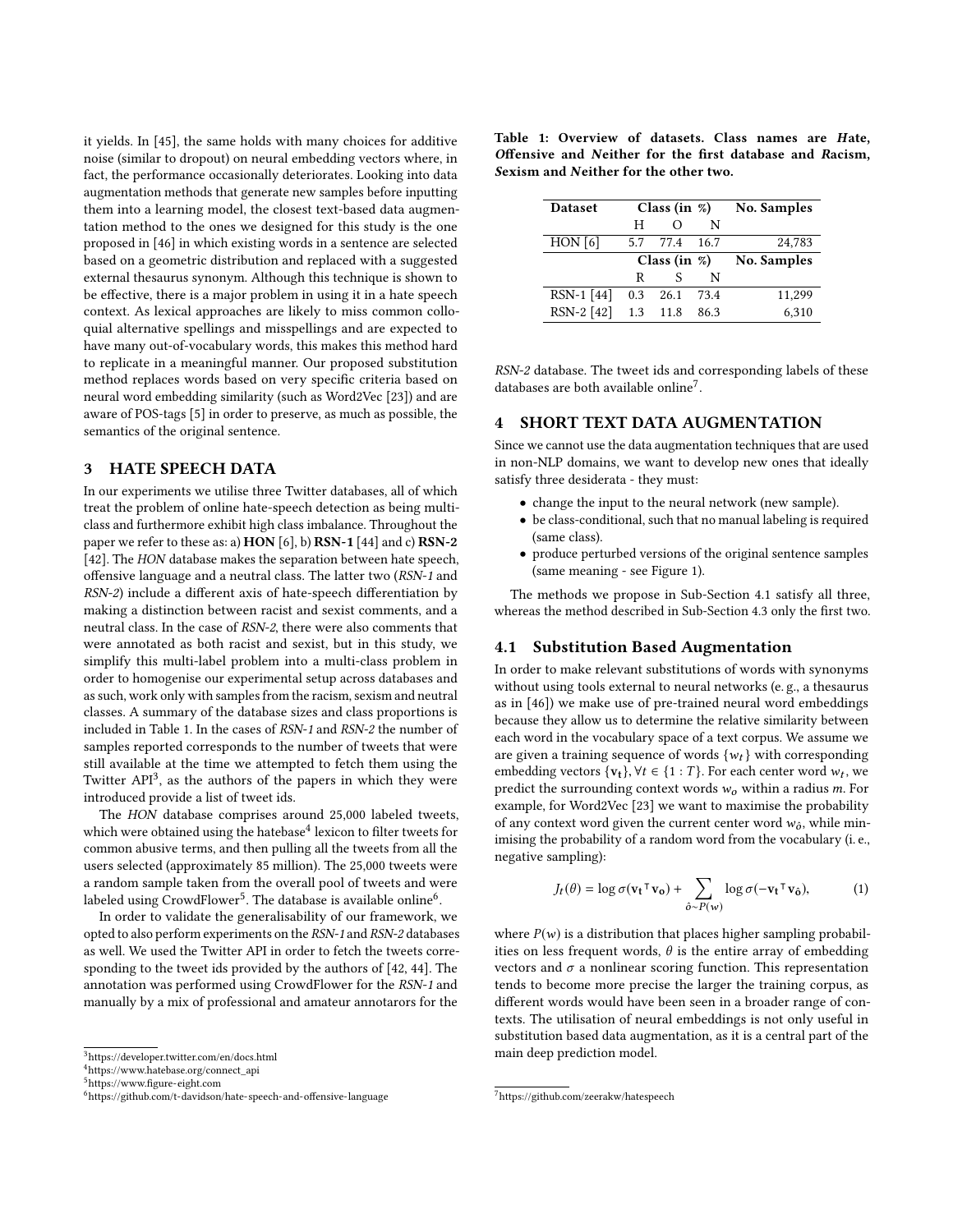<span id="page-3-1"></span>

Figure 2: Perturbed copies of an original short text are generated based on high cosine similarity and POS-tag match. We can see that 'letting' exceeds the similarity threshold, but is a gerund, while 'let' is a regular verb.

The first data augmentation technique, which we refer to as ThreshAug, builds on the definition of a similarity measure between the equal-size vector representations denoted by  $v_i$  in Equa-<br>tion 1). We denote by  $c \in [0, 1]$  the cosine similarity between two tion [1\)](#page-2-8). We denote by  $c \in [0, 1]$  the cosine similarity between two vectors **v**<sub>i</sub> and **v**<sub>j</sub>:

$$
c = \frac{\mathbf{v_i}^T \cdot \mathbf{v_j}^T}{\|\mathbf{v_i}\| \cdot \|\mathbf{v_j}\|},\tag{2}
$$

where  $||v||$  is the norm of the vector v. For each word  $w_i$  of the input word sequence, this method describes a substitution that is determined by two factors. Firstly, any potential replacement word must exceed the cosine distance threshold t, where  $t \in [0, 1]$  and it must match the POS-tag assigned to the word. The intuition behind the inclusion of both the above requirements is that two words must have been seen in sufficiently equal contexts such that one can be replaced with the other without changing the sentence semantics. A usage example of this method is illustrated in Figure [2.](#page-3-1)

The strength of the above method is that it encourages the downstream task to place lower emphasis on associating single words with a label and instead place higher emphasis on capturing similar sequential patterns, i. e., the context of hate speech (see Figure [1\)](#page-1-0). Finally, we note that it makes sense to align the embedding model used for substitution based augmentation with the one used in the deep text classifier - we show proof of that in Sub-Section [5.5.](#page-5-0)

## 4.2 Word Position Augmentation

The second technique, which we refer to as PosAug, is based on the observation that sample sentence lengths vary significantly and as such, due to zero-based left padding, most elements in training batches consist of zeroes. This has an impact in the means by which neural networks perceive data and we hypothesise that by shifting and warping the sentence (i. e., the word tokens) within the confines of the padded sequence, we can receive meaningfully perturbed versions of the original samples with the same semantics and class.

## <span id="page-3-0"></span>4.3 Neural Generative Augmentation

After sequential machine learning models such as recurrent neural networks gained popularity within the NLP community, RNNs were also applied to natural language generation (NLG) [\[37\]](#page-9-32). The main idea behind using RNNs for NLG is to first train a text model on the class-conditional corpus subset that we want to augment, a method that we refer, henceforth, as GenAug. In order to generate, we prime our model with a random start word from the vocabulary and attempt to predict the next word in the sequence based on the previous sequence and the model weights. More formally, given a sequence of embedding vectors  $\{v_t\}$ , the network uses the returned sequence of its output probability vectors  $\{\hat{\mathbf{v}}_t\}$  to obtain a sequence of predictive distributions [\[37\]](#page-9-32). In other words, the RNN predicts the next element in the sequence based on the entire previous sequence  $(P(v_{t+1}|\{v_t\})$ :

$$
P(\mathbf{v}_{t+1}|\{\mathbf{v}_t\}) = \text{softmax}(\hat{\mathbf{v}}_{t+1}),
$$
\n(3)

softmax(
$$
\hat{\mathbf{v}}_{t+1}
$$
)<sup>(j)</sup> =  $\frac{\exp(\hat{\mathbf{v}}_{t+1}^{(j)})}{\sum_{k} \exp(\hat{\mathbf{v}}_{t+1}^{(k)})}$ , (4)

where the superscript  $(j)$  denotes the *j*-th element of the vector. For longer texts, it may make sense to restrict the length of the previous sequence considered for generation, however for short text sequences, such as tweets as in our study, we hypothesise that the entire sequence may be relevant.

We design a network which takes an input of  $N$  words and converts each into a 100-dimensional word embedding vector. The  $N \times 100$  embedding matrix is used as an input for long short-term memory (LSTM) recurrent layers set in parallel, with 128 hidden units each. The separate outputs of each RNN layer are concatenated, outputting a  $N \times 356$  feature matrix, which is fed into a final FCNN layer. The final output represents a probability distribution over each word in the vocabulary. Once this model is trained and the weights are stored, this technique is significantly faster than the ones based on substitution.

# 5 EXPERIMENTS

Across all databases that we use in our study, we consider a tweet to be a sample with a corresponding label and our goal is to predict one class label per tweet. All the reported results in the following Sub-Sections are averaged across 20 trials. We used a 50-25-25 trainvalid-test split scheme everywhere (a 10 % validation split was used in [\[6\]](#page-8-1)). We opt to report Macro-F1, which places equal emphasis on each class, regardless of its size.

We have found that it is very important to use regular downsampling for all cases in order to prevent the model from almost exclusively predicting only the majority class. At every epoch we use a different downsampled version of the training set as follows: we include all the samples of the minority class, but for the other classes we sample without replacement a number of data samples that is equal to the number of samples of the minority class. This way we ensure that the model receives training samples from each class at the same average frequency and also has the entire training set available to it over the entire training course.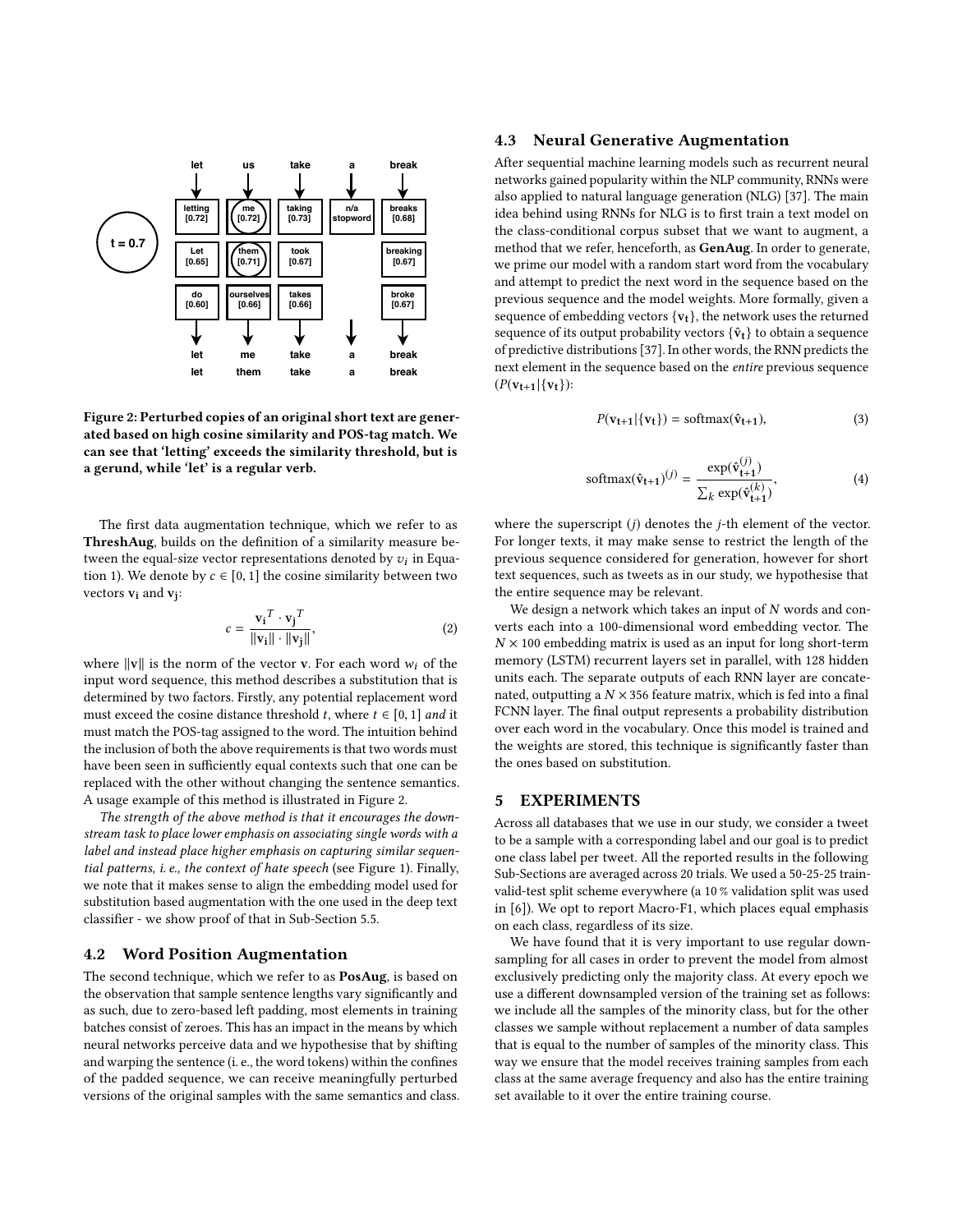## 5.1 Deep Model Implementation

In order to maximise the predictive power of our base model before applying data augmentation and to showcase the generalisability of our proposed data augmentation methods, we perform an extensive comparative study among deep architecture variants. We compare among the following word embedding methods: a) Word2Vec [\[23\]](#page-9-5) trained on the hate speech database training set, b) Google refers to a Word2Vec model trained<sup>[8](#page-4-0)</sup> on the three billion word Google News corpus, c)  $GloVe$  [\[26\]](#page-9-25) trained<sup>[9](#page-4-1)</sup> on the CommonCrawl corpus and d)  $\textbf{FastText}$  [\[4\]](#page-8-3) trained<sup>[10](#page-4-2)</sup> on the Wikipedia corpus. All distributional embedding techniques were implemented using the Gensim library<sup>[11](#page-4-3)</sup>. The POS-tags were created using the NLTK implementa-tion of the Brill Tagger<sup>[12](#page-4-4)</sup>.

As for the rest of the deep model, we compare among three different sub-models using fully connected, convolutional and recurrent layer (henceforth FCNN, RNN and CNN) combinations to optimise sentence context learning. The EMB+CNN+Dense model takes in the word embedding matrix of 100×300 dimensions to a 1-dimensional CNN layer. We utilised a CNN layer with 32 filters and filter width of 24 which output a 100×32 convolved feature representation. The features are then passed into a max pooling layer that undersamples at a rate of 4. The 25×32 feature space is then flattened to a 600-dimensional vector and passed into an FCNN layer with a rectified linear unit (ReLU) activation function that outputs 25 hidden units. The output FCNN layer is the only layer using softmax activation. As for the EMB+CNN+LSTM and EMB+CNN+GRU architectures, we add an LSTM RNN or a GRU RNN with 100 hidden units, respectively, before two FCNN layers, as shown in Figure [3.](#page-5-1) EMB is a placeholder for each embedding choice.

# 5.2 Baseline Reproduction

We identified two past studies that report results on the HON database, one being the paper where it was introduced [\[6\]](#page-8-1) and the other is the first paper in which a deep model was applied on this specific database [\[47\]](#page-9-6). The latter approached the dataset as a binary task and has achieved a Micro-F1 score of 94%. The former is an application of logistic regression with L2 regularisation on a set of features that includes extraction of n-grams using a POS-tagger which are treated to term frequency - inverse document frequency (TF-IDF) post-processing, as well as reading ease and sentiment [\[15\]](#page-9-33) features. The latter is a CNN+GRU submodel on top of pre-trained Word2Vec vector embeddings. Our Google+CNN+GRU topology is a deeper variant of this method. The baselines are summarised in Table [2.](#page-4-5)

# 5.3 Surpassing Competition on HON Database

The results of the neural embedding and architecture comparative study are summarised in Table [3](#page-4-6) for the largest (HON) database. For the best architecture per neural embedding choice, we re-execute the experiment with data augmentation from our best proposed technique, PosAug. For the best methodology after augmentation, <span id="page-4-5"></span>Table 2: Baseline classifiers previously applied on the HON database. Reported results are from the original corresponding studies. Micro-F1 and hate recall scores in ( %)

| <b>Topology</b>                                              | Micro-F1 Hate Recall |         |
|--------------------------------------------------------------|----------------------|---------|
| LogRegBase[6]                                                | 91.0                 | 61.0    |
| DeepBase [47]                                                | $94.0*$              | $n/a^*$ |
| * Binary classification task - hate recall was not reported. |                      |         |

<span id="page-4-6"></span>Table 3: Comparison of network topologies on the HON database in (%). Each block pertains to a different neural embedding matrix and the reported results correspond to three deep topologies and the best topology per block, with the PosAug method applied as well. The final block also contains the best result achieved in the paper, using a combination of PosAug and ThreshAug.

| <b>Topology</b>         | <b>Macro-F1</b> | <b>Hate Recall</b> |
|-------------------------|-----------------|--------------------|
| Word2Vec+CNN+Dense      | 66.5            | 15.9               |
| Word2Vec+CNN+LSTM       | 68.6            | 20.3               |
| Word2Vec+CNN+GRU        | 68.7            | 21.0               |
| Word2Vec+CNN+GRU+PosAug | 73.3            | 48.2               |
| FastText+CNN+Dense      | 67.6            | 18.8               |
| FastText+CNN+LSTM       | 68.4            | 19.8               |
| FastText+CNN+GRU        | 68.6            | 20.4               |
| FastText+CNN+GRU+PosAug | 73.4            | 46.3               |
| Google+CNN+Dense        | 67.3            | 17.6               |
| Google+CNN+LSTM         | 68.4            | 19.8               |
| Google+CNN+GRU          | 68.4            | 19.6               |
| Google+CNN+LSTM+PosAug  | 73.8            | 46.9               |
| GloVe+CNN+Dense         | 67.7            | 18.8               |
| GloVe+CNN+LSTM          | 68.8            | 21.1               |
| GloVe+CNN+GRU           | 68.8            | 21.0               |
| GloVe+CNN+LSTM+PosAug   | 73.6            | 46.3               |
| GloVe+CNN+LSTM+BestAug  | 74.1            | 49.6               |

we additionally apply ThreshAug after threshold parameter optimisation (see Sub-Section [5.6\)](#page-5-2) and report results with the best parameter (i. e., 0.70) (see the GloVe+CNN+LSTM+BestAug method). We see that the application of PosAug brings a consistent improvement over the performance of any base deep model without augmentation in both Macro-F1 and hate class recall in the respective ranges of <sup>4</sup>.<sup>6</sup> <sup>−</sup> <sup>5</sup>.4 % and <sup>25</sup>.<sup>2</sup> <sup>−</sup> <sup>27</sup>.2 %. Our best method (after parameter optimisation) outperforms our variant implementation of DeepBase (Google+CNN+GRU) for an absolute of <sup>5</sup>.7 % in Macro-F1 score and 30 %.

We now focus on the results without data augmentation and we can see in Table [3](#page-4-6) that the EMB+CNN+LSTM and EMB+CNN+GRU topologies seem to be more suitable for capturing sequential word patterns as they outperform EMB+CNN+Dense by approximately 1 − 2 % in Macro-F1 for all embedding choices, with the exception of Word2Vec trained on the database, where Word2Vec+CNN+GRU is the best performer in that block. We see a slight positive trend in the results when the FastText and GloVe embeddings are used.

A noteworthy observation is that our reproduction of DeepBase can be improved even further by the choice of a more appropriate

<span id="page-4-0"></span><sup>8</sup><https://github.com/mmihaltz/word2vec-GoogleNews-vectors>

<span id="page-4-1"></span><sup>9</sup><https://nlp.stanford.edu/projects/glove>

<span id="page-4-2"></span> $^{10}\mathrm{https://github.com/facebookresearch/fastText/blob/master/pretrained-vectors.md}$  $^{10}\mathrm{https://github.com/facebookresearch/fastText/blob/master/pretrained-vectors.md}$  $^{10}\mathrm{https://github.com/facebookresearch/fastText/blob/master/pretrained-vectors.md}$ 

<span id="page-4-3"></span><sup>11</sup><https://radimrehurek.com/gensim>

<span id="page-4-4"></span><sup>12</sup><https://www.nltk.org>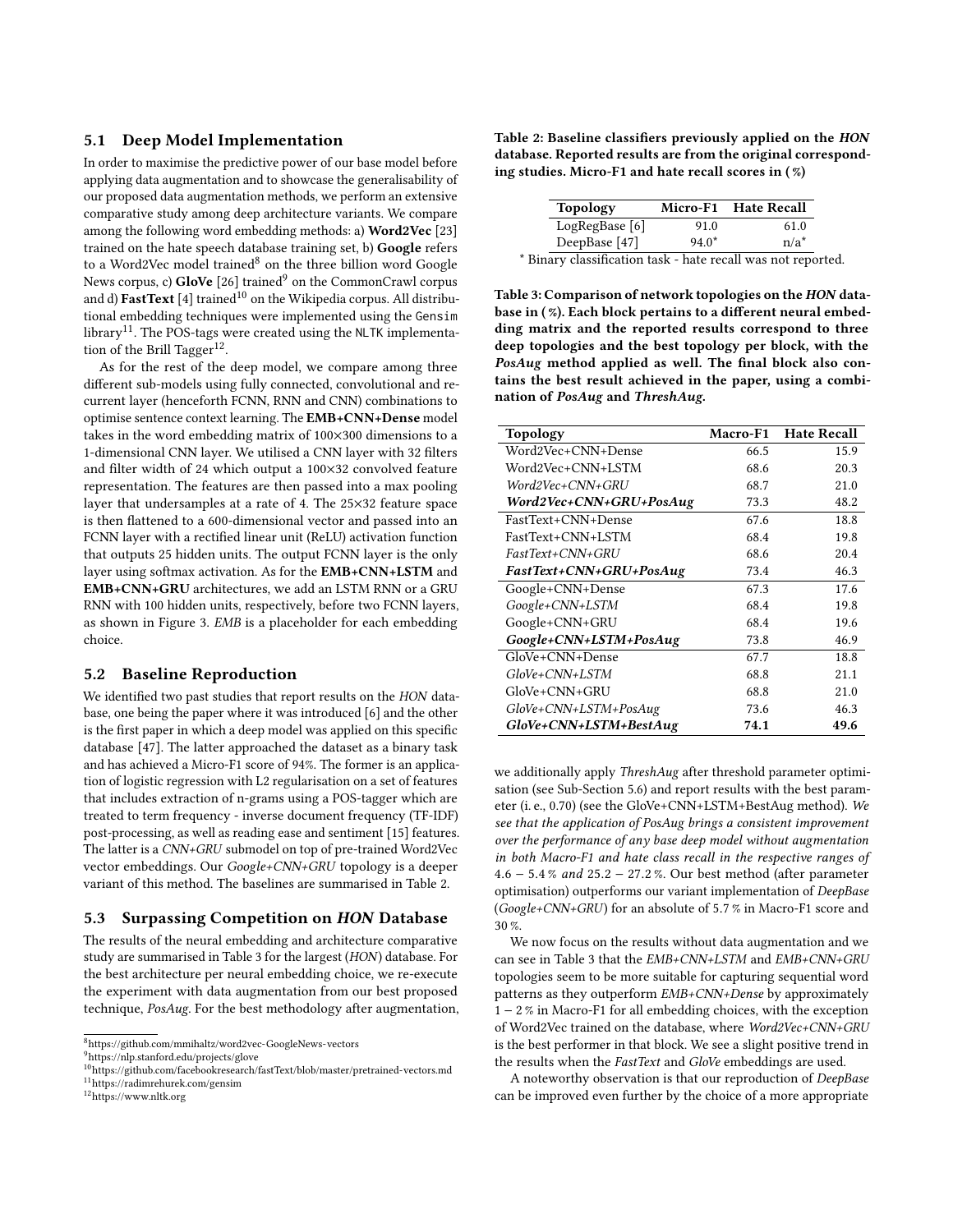<span id="page-5-1"></span>

Figure 3: Overview of entire computational process for a single tweet. The deep topology depicted is the best performing family of a neural Embedding + CNN + GRU/LSTM RNN.

neural embedding model. Specifically, we see in Table [3](#page-4-6) that the GloVe method is consistently the best choice with respect to F1 score both reported scores across topologies.

## 5.4 Data Augmentation Experiments

We now take the best performing neural architecture with respect to each embedding from Table [3](#page-4-6) and we perform a comparison among the different data augmentation techniques. The results of this comparison can be found in Table [4.](#page-6-0) We used aligned embeddings and the ThreshAug threshold-based examples used a cosine similarity threshold of <sup>0</sup>.7.

We notice that the PosAug method is very effective, bringing a consistent improvement to the baseline models. All the models had approximately 5 % and 26 − 28 % absolute improvement in Macro-F1 and hate recall scores. The GenAug method exhibited overall slightly worse results. Finally, the application of ThreshAug yielded an improvement of around <sup>0</sup>.<sup>3</sup> <sup>−</sup> 1 % and 2 % increase in Macro-F1 and hate recall, respectively for the GloVe and FastText embeddings. Interestingly, the two Word2Vec methods (pretrained and trained on the dataset) yielded worse results with ThreshAug.

# <span id="page-5-0"></span>5.5 Aligning Embeddings

We will now show in Table [5](#page-6-1) that the embedding used by the model and that by the augmentation technique should be the same to achieve the best possible outcome from the augmentation. If the embeddings are not the same, the model may be ill-adapted to make predictions on the replacement words which may be close in one representation, but not in the other. We compare the performance of the top four deep topologies between using the Google Word2Vec embeddings and aligned embeddings for augmentation using ThreshAug with threshold parameter equal to <sup>0</sup>.7.

The results confirm the initial hypothesis, by showing that the alignment of neural word embeddings in the topology and the augmentation technique yields the highest performance, for the two embeddings that were shown to be a good base for ThreshAug, i. e., FastText and GloVe.

# <span id="page-5-2"></span>5.6 Threshold Value Robustness

A central question in using ThreshAug for data augmentation is how sensitive the method is with respect to the threshold value that the cosine similarity of a similar word must exceed in order to be replaced when generating a new short-text sample. We perform another set of experiments on the HON database using the GloVe+CNN+LSTM model in which we first apply PosAug and then vary the threshold value of ThreshAug and we summarise the results in Table [6.](#page-6-2) We see that the best value is 0.70, which yields the best F1 score and hate class recall in the paper.

#### 5.7 Validation Across Databases

In order to show that this technique is not only effective for this particular learning task, but is useful for other learning tasks as well, we ran the same augmentation technique on the RSN-1 and RSN-2 databases, as well, which are smaller and also exhibit higher class imbalance (0.3 % and <sup>1</sup>.3 % minority class samples, respectively). The 'Baseline' in the results shown in Table [7](#page-6-3) refers to the highest classification in the papers the databases were introduced. In Table [7,](#page-6-3) we applied the GloVe+CNN+GRU method with no augmentation, PosAug, GenAug and ThreshAug augmentation and report the results. As the database was created some time ago, a lot of the tweets could not be queried anymore, as they are likely to have been removed. Note that the baseline model for the RSN-1 database [\[44\]](#page-9-4) only used n-grams and no deep learning architecture, thus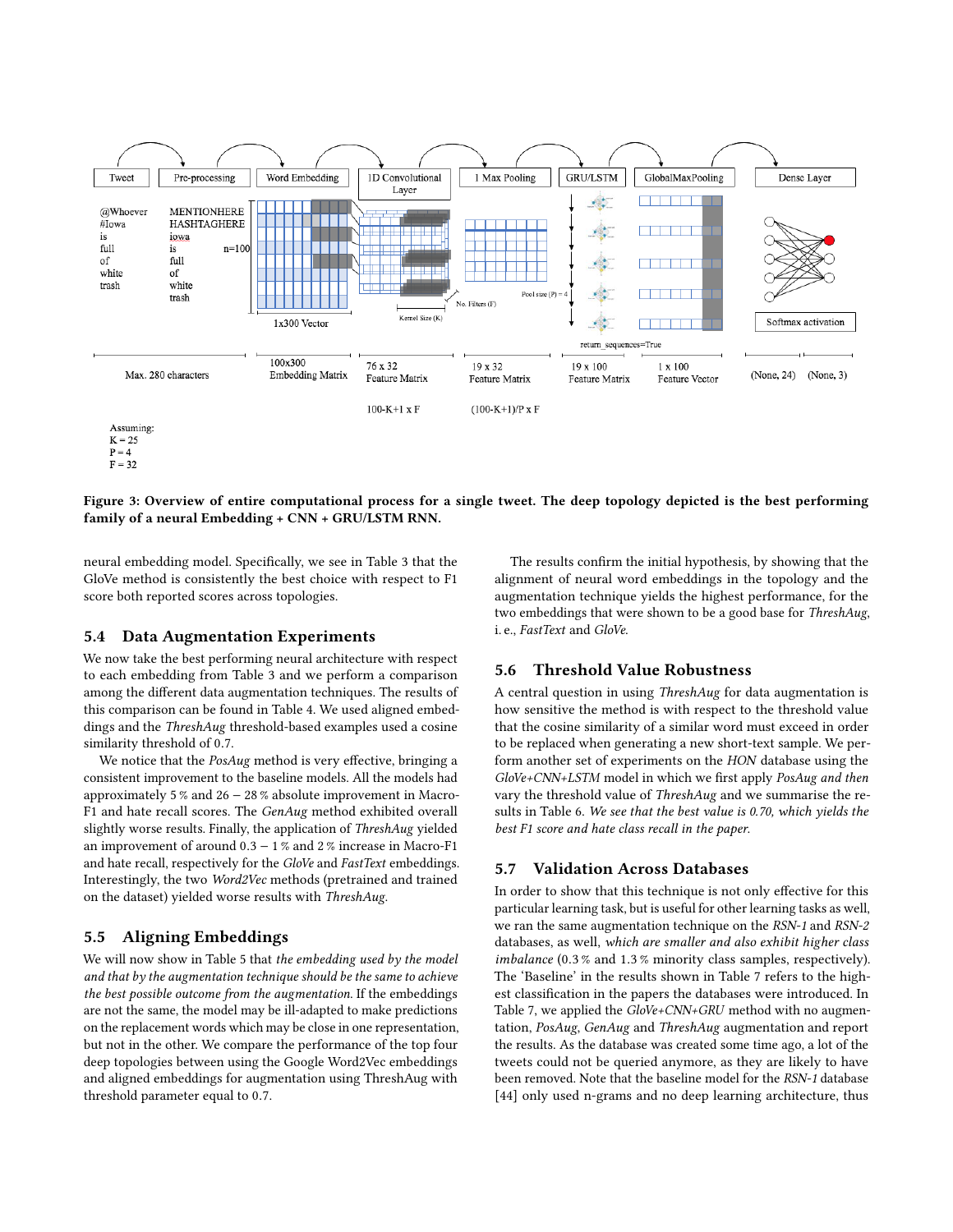<span id="page-6-0"></span>Table 4: Performance comparison of data augmentation methods in %. We compare the best deep topology per neural embedding type. ThreshAug was performed using the same embedding as the model and a threshold parameter of <sup>0</sup>.7.

| Model            | No augment |        | GenAug   |        | PosAug   |        | ThreshAug |        |
|------------------|------------|--------|----------|--------|----------|--------|-----------|--------|
|                  | Macro-F1   | Hate   | Macro-F1 | Hate   | Macro-F1 | Hate   | Macro-F1  | Hate   |
|                  |            | Recall |          | Recall |          | Recall |           | Recall |
| Word2Vec+CNN+GRU | 68.7       | 21.0   | 67.7     | 19.1   | 73.3     | 48.2   | 46.0      | 10.0   |
| FastText+CNN+GRU | 68.6       | 20.4   | 68.2     | 20.7   | 73.4     | 46.3   | 69.6      | 22.3   |
| Google+CNN+LSTM  | 68.4       | 19.8   | 67.7     | 18.7   | 73.8     | 46.9   | 65.1      | 16.0   |
| GloVe+CNN+LSTM   | 68.8       | 21.1   | 67.0     | 17.0   | 73.6     | 46.3   | 69.1      | 23.0   |

<span id="page-6-1"></span>Table 5: Performance comparison of the ThreshAug data augmentation technique using aligned embeddings versus using the Google embedding on the HON database (in %). The threshold parameter used was <sup>0</sup>.7.

| Model            | Google W2V         |      | Aligned  |        |
|------------------|--------------------|------|----------|--------|
|                  |                    | Hate | Macro-F1 | Hate   |
|                  | Macro-F1<br>Recall |      |          | Recall |
| Word2Vec+CNN+GRU | 65.4               | 17.2 | 46.0     | 10.0   |
| Fasttext+CNN+GRU | 65.3               | 16.4 | 69.6     | 22.3   |
| Google+CNN+LSTM  | 65.1               | 16.0 | 65.1     | 16.0   |
| GloVe+CNN+LSTM   | 64.9               | 16.0 | 69.1     | 23.0   |

<span id="page-6-2"></span>Table 6: Threshold value variation comparison for the ThreshAug method using the GloVe+CNN+LSTM topology on the HON database in (%).

| Threshhold Macro-F1 Hate Recall |      |      |
|---------------------------------|------|------|
| 0.50                            | 71.6 | 42.7 |
| 0.60                            | 71.6 | 42.3 |
| 0.70                            | 74.1 | 49.6 |
| 0.80                            | 73.7 | 46.8 |
| 0.90                            | 73.6 | 47.2 |

<span id="page-6-3"></span>Table 7: Effectiveness of augmentation techniques across databases using the GloVe+CNN+LSTM topology (in %).

| Model           |          | $RSN-1$           |      | $RSN-2$  |
|-----------------|----------|-------------------|------|----------|
|                 | Micro-F1 | Macro-F1 Micro-F1 |      | Macro-F1 |
| Baseline        | 73.9     | n/a               | 91.2 | n/a      |
| No Augmentation | 82.3     | 50.7              | 86.2 | 31.7     |
| PosAug          | 80.8     | 48.3              | 84.8 | 31.2     |
| ThreshAug       | 82.3     | 50.5              | 86.4 | 31.7     |
| GenAug          | 82.1     | 51.0              | 83.8 | 31.4     |

achieving a much lower classification performance. We also achieve competitive results as two recent methods on the RSN-1 database: an ensemble method [\[48\]](#page-9-34) and one [\[20\]](#page-9-35) that uses the Simple Word Embedding Model [\[36\]](#page-9-36) that have achieved a maximum of <sup>77</sup>.8 % and <sup>86</sup>.0 %, respectively. We can surmise that improved data augmentation is vital in order to improve results on such limited datasets.

# 6 DISCUSSION

# 6.1 Neural Networks for Hate Speech Detection

We have proposed a methodology that surpasses the current stateof-the-art in short text hate speech detection. We have conducted a comparative study among various neural embeddings and deep architectures. Hereby, we found that embedding techniques that are pre-trained on a larger text corpus are more effective than those just trained on the training data of the training exercise. These embeddings tend to be better at learning common alternative spellings of words that users may use in order to circumvent blacklisted abusive terms (e. g., 'b\$tch', 'assh\*le', etc.). After the embedding, we have found that a deep model that comprises a CNN, an RNN (LSTM or GRU) and two FCNN layers is the best choice. This kind of architecture has been shown to be very powerful in past studies on speech recognition [\[31,](#page-9-37) [32\]](#page-9-38) and multi-modal speech affect recognition [\[39\]](#page-9-39). The best model with augmentation outperformed our re-implementation of a previous deep model by <sup>5</sup>.7 % Macro-F1. This improvement mainly stems from a much better hate speech recall, which has increased by 30.0 %.

Within our comparisons, we found that the GloVe embeddings were the best performers when used as the base of a deep model. We surmise that the hypothesis made in [\[26\]](#page-9-25) that GloVe manages to combine the best of counting approaches (e. g., n-gram) and distributional approaches, is a possible explanation for their effectiveness in a deep classification task. After successful augmentation with PosAug and ThreshAug, we found that the augmentation method dominates in the results and the choice of embedding is a lesser contribution. That being said, our substitution based method was successful only when based on pretrained FastText and GloVe, possibly indicating that baseline distributional approaches are not suitable for identifying informative word replacements.

Finally, in Table [3,](#page-4-6) we report the hate speech class recall score, something that has not been given the attention it requires in past deep learning approaches to hate speech detection [\[47\]](#page-9-6). We note that even for our two best performing methods without augmentation, the measure is significantly less impressive than the F1 score. We would like to perform one more step and report the confusion matrix in Table [8,](#page-7-0) in which the performance in each class is clearer. We hypothesise that this phenomenon is caused by the class imbalance problem in this database and was the main motivator for the application of short-text data augmentation.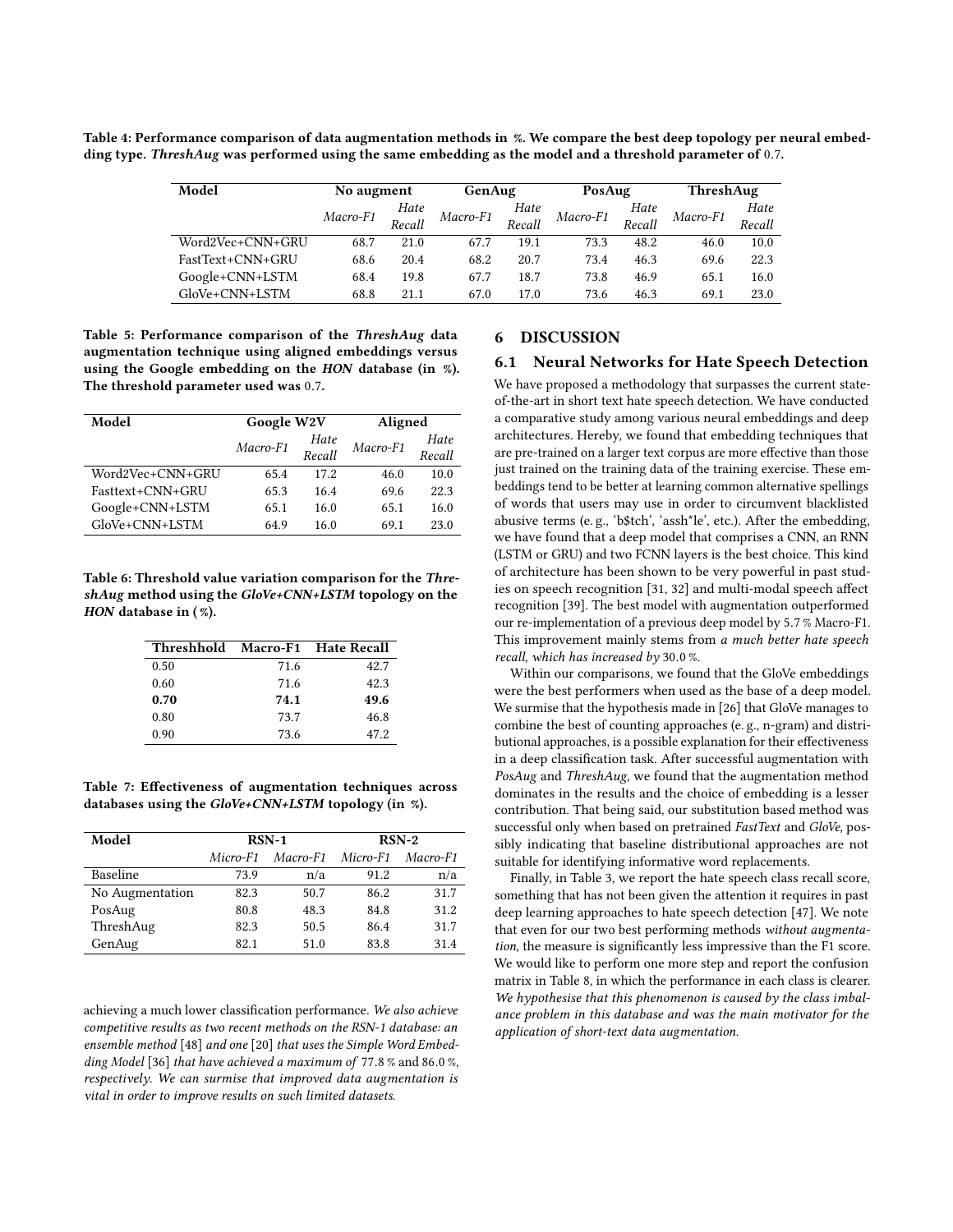<span id="page-7-0"></span>Table 8: Confusion Matrix for the GloVe+CNN+LSTM model on the HON database (without data augmentation).

|        |   |      | Predicted        |      |
|--------|---|------|------------------|------|
|        |   | H    | $\left( \right)$ | N    |
|        | Н | 0.20 | 0.68             | 0.12 |
| Actual | O | 0.02 | 0.95             | 0.03 |
|        | N | 0.01 | 0.12             | 0.87 |

## 6.2 Data Augmentation Tailored to Short Text

The three of the short text data augmentation methods we proposed perform in a varying way across different deep architectures and databases in both Macro-F1 and minority class recall. PosAug was by far the best performing method in the HON dataset and ThreshAug yielded slight improvement that was orthogonal to PosAug, as the combination of the two methods has given the best results. Moreover, the alignment of pre-trained neural embeddings in both the deep model and the replacement method is vital for letting ThreshAug perform as best as it can. It is important, then, that the entire system has the same internal model of language.

Data augmentation did not only improve the accuracy, but also made the training of the model less prone to being dominated by the majority class samples. By augmenting the minority class with more samples, hate speech patterns can be extracted more easily. We applied our methods on two other Twitter, multi-class ('racism', 'sexism' and 'neutral'), hate speech datasets. Both datasets also had much stronger class imbalance (see Table [1](#page-2-1) making them a good fit for validating the techniques. The results show that the framework is not yet able to generalise in cases of such degree of imbalance in two out of three classes or perhaps in higher resolution hate speech sub-modelling (i. e., racism and sexism) and further work needs to be performed to identify the reason.

We also performed a parameter sensitivity comparison for the combination of PosAug and ThreshAug and we saw that for small degrees of augmentation (i. e., high threshold parameter) there is noticeable improvement over the baseline. We also note that there is a slightly decreasing trend in performance for values both lower and higher than the optimal. It is important to understand the implications of this phenomenon: When the threshold is very low, we may be able to create a large number of new samples (many replacement words will exceed the threshold), but the samples may be semantically different (high quantity, low quality). On the other hand, if the threshold is too high, the new samples created will most likely be semantically similar (high quality), but too few to achieve the highest possible improvement (not enough quantity).

# 6.3 Data Augmentation Samples

In Table [9](#page-8-5) we show some samples generated using the ThreshAug based synonym-replacement for data augmentation. The examples show that the grammatical structure of the sentence does not change because we check for POS-tag equality and as such it is mostly a word-for-word replacement of true synonyms (e. g., 'confused' to 'bewildered', interchangeable due to being adjectives of the same POS tag). Most importantly, a multitude of similar hate speech words or phrases (e. g., 'white trash', 'out of my country', etc.) are present in the generated tweets, which is very important in order for the rest of the neural architecture to learn hate speech patterns. Turning to generative augmentation, we show in Table [10](#page-8-6) some sample tweets for each class generated with GenAug.

The lightly worse performance of GenAug compared to ThreshAug may be caused by the fact that many of the created samples do not actually make sense from a semantic (or even syntactic) point of view. This is because the samples are completely artificially generated, utilising only a minimal priming for the RNN (as opposed to the substitution methods which provide variations of the original sentences, with similar contexts). For example, one sample that was created for the neutral class was 'just trash away from season man'. Although this sentence could be considered as grammatically and syntactically acceptable in an online short-text publication platform such as Twitter, it does not make sense, which may lead to the subsequent modelling of unnecessary patterns by our network if a lot of similar quality samples are created. That being said, we do not expect all actual instances of (hate speech) content found in online short-text platforms to be prime examples of high syntactic (or even semantic) quality standards, which is the reason we believe GenAug was a sensible hypothesis to test.

Regarding the augmentation performed by PosAug, even though the new samples do not resemble actual sentences found in the wild, we consider them to be the same as the original, albeit shifted and warped in a uniform way within the available sequence length. Early experiments on varying the length of the sequence did not indicate a difference in the results.

# 6.4 Limitations

The generative augmentation technique is limited by the quality of the data, because the generation of new samples can only be as good as the initial dataset. For example, if there are only a hundred samples in the initial training set that trains the GenAug weights, this technique is likely to perform relatively poorly. Therefore, we pose that the generative technique should only be attempted when there are relatively large sample sizes available. In any case, as the generative approach generates completely new sequence samples instead of variations of the original samples with slightly altered contexts it does not exploit what we propose is the main strength of the embedding-based replacement augmentation methods: the fact that by training on slight variations of original samples, we let the model learn the pattern of hate speech utterances, instead of focusing on single words that may be associated with an offensive context (but may not be part of hate speech). Another limitation of our conception of GenAug is that it requires training one generative model per class and as such the class imbalance problem is inherited here as well. One possible idea for improvement would be to train one model on all available data with vector-based input conditioning.

The current implementation of the synonym replacement data augmentation technique is relatively slow. For each word, the program has to search through the entire vocabulary to find its most similar words, which is an expensive operation. This is not a limitation to the results, but limits the ability to perform extensive parameter optimisation with any confidence for the threshold replacement method, because one would need to fully re-augment the full dataset for each threshold level and then re-train the models.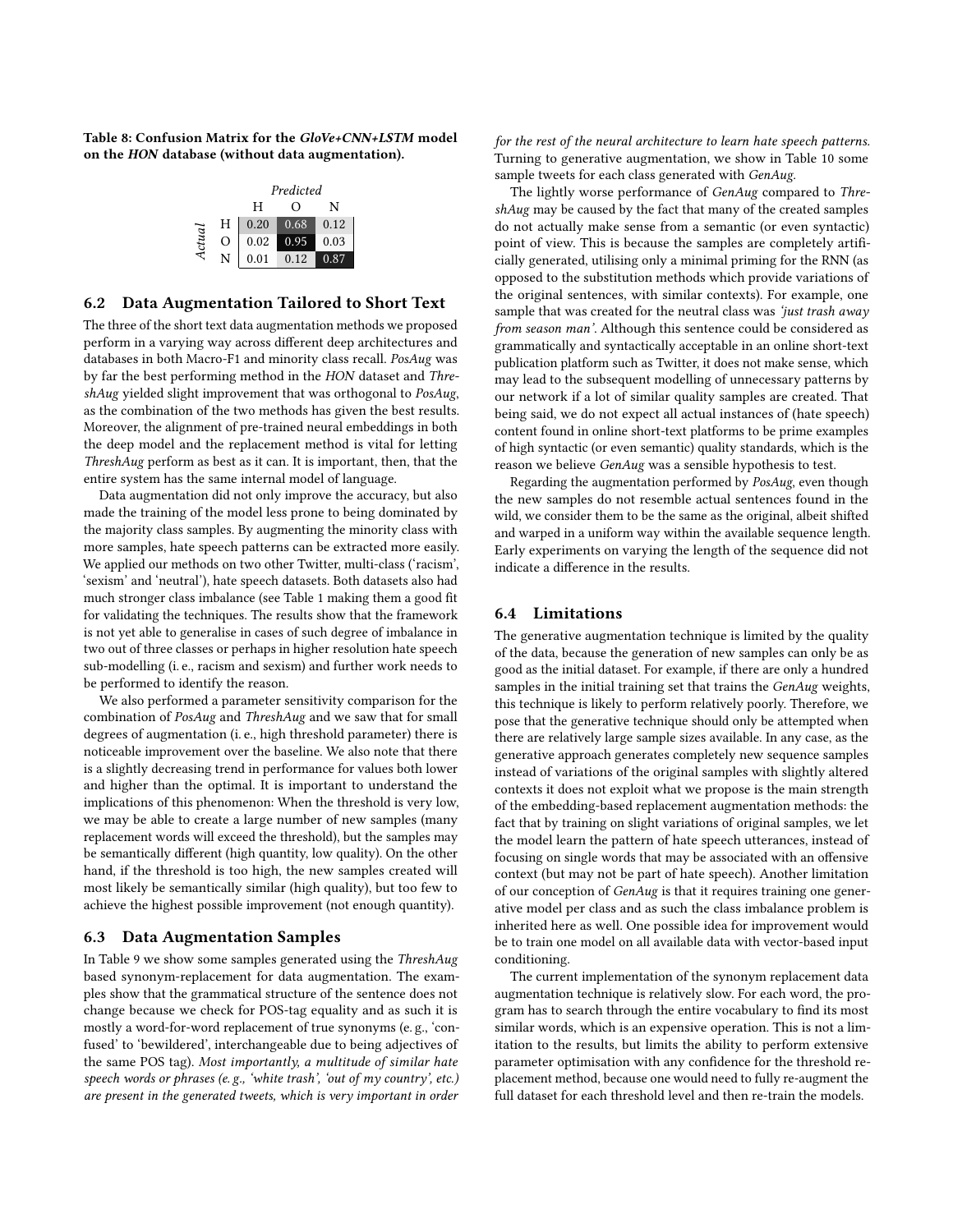<span id="page-8-5"></span>Table 9: Generated tweets by the ThreshAug model. The method is able to find synonyms and also alternative spellings.

| Method | <b>Initial Sentence</b>                             | <b>Augmented version</b>                     |
|--------|-----------------------------------------------------|----------------------------------------------|
|        | ThreshAug these people should get out of my country | these people ought to get out of $Mv$ nation |
|        | ThreshAug you be confused as shit                   | you be bewildered as sh $*$ t                |

<span id="page-8-6"></span>Table 10: Generated tweets by the GenAug model. We note that the generated samples may lack in syntactical and grammatical correctness.

| <b>Tweet</b>                                       | Class     |
|----------------------------------------------------|-----------|
| I hate rooms full of white people they are trash   | Hate      |
| The south is full faggot                           | Hate      |
| bitch what the hell Imfaooo                        | Offensive |
| retweet: I swear I love my friends with these hoes | Offensive |
| np me else wins trust in the bbc                   | Neutral   |
| I just accidentally ate the pot brownie            | Neutral   |

Another limitation to the findings of this work is imposed by the subjectivity of the topic, as different people have different beliefs about what is offensive and what is hate speech. This subjectivity is reflected by the high annotator disagreement in the HON database. As each sample was labelled by at least three people, different coders have differing opinions on what the true label of a sample should be. The fact that even amongst humans there is a relatively high annotator disagreement (81 % of samples of the hate speech class did not exhibit consensus with respect to the annotations) indicates that by attempting to model samples assuming they are properly labelled might introduce errors due to label noise due to the lack of an objective definition.

# 7 CONCLUSIONS & FUTURE WORK

In summation, in this paper we set out to work on the problem of online hate speech detection in short text format, motivated by the scarcity of previous studies that address the class imbalance problem in online platforms and as such, relevant databases used in research, as well as the scarcity of data augmentation techniques for text. We first attempted to maximise, as far as possible, the performance of a deep network topology, making sure to examine the recall on the minority classes. We have shown that the utilisation of pre-trained neural embeddings on large corpora (especially the Word2Vec and GloVe models pre-trained on the Google News and Common Crawl corpora, respectively, were the best fit for the embedding layer) introduces word context that is outside a limited task-specific database. Most importantly, we found that we can utilise these pre-trained embeddings in a vector similarity based word replacement technique in order to augment the database within the deep text classification framework such that the class imbalance proportions are decreased and also the deep model is encouraged to capture the patterns/context of hate speech instead of learning to associate 'loaded' words with the hate speech label. We have achieved an absolute total of <sup>5</sup>.7 % increase in macro-F1 score and up to 30 % in hate speech class recall in the largest online hate speech database. In order to encourage reproducibility we have described the means by which one can get access to all databases

and pre-trained neural embeddings and uploaded all code in the GitHub page of the project $^{13}$  $^{13}$  $^{13}$ .

As for future work on data augmentation for text, we believe that there are several avenues worth exploring. For example, we believe that the replacement methods could be automated further, e. g., by training a model that predicts which words should be replaced and to also learn word specific similarity thresholds instead of a global one. Even though the generative method we proposed in this paper was not the best performing data augmentation method, we believe that the exploration of generative adversarial networks for data augmentation (e. .g, see [\[1\]](#page-8-8)) for text can be very promising, as is research in defence against adversarial attacks [\[12\]](#page-9-40). For future research, it would be interesting to see how the data augmentation techniques we have proposed perform on longer text inputs or to Natural Language Processing tasks other outside the domain of online hate speech detection. On another matter, we have seen that pre-trained neural embeddings on large corpora for data augmentation can be very helpful in providing synonyms, alternative spellings and misspellings to the words present in a sample short text. Even though FastText was not the best performing word embedding in our comparative study, we believe that sub-word level neural embeddings as in [\[22\]](#page-9-41) are worth exploring in the short-text hate speech detection task. Finally, we also consider addressing the fact that there is also high annotator disagreement present in the annotation of the samples by utilising Bayesian neural networks (e. g., see [\[14\]](#page-9-42)) to model this label variance.

#### ACKNOWLEDGMENTS

This work was supported by the UK Economic & Social Research Council through the research Grant No. HJ-253479 (ACLEW). Georgios Rizos was funded by the Imperial College President's PhD Scholarship scheme. The authors would also like to thank Siyuan Shen for his help on testing and debugging.

## REFERENCES

- <span id="page-8-8"></span>[1] Antreas Antoniou, Amos Storkey, and Harrison Edwards. 2017. Data augmentation generative adversarial networks. arXiv preprint arXiv:1711.04340 (2017).
- <span id="page-8-2"></span>[2] Pinkesh Badjatiya, Shashank Gupta, Manish Gupta, and Vasudeva Varma. 2017. Deep learning for hate speech detection in tweets. In Proceedings of the 26th International Conference on World Wide Web Companion. International World Wide Web Conferences Steering Committee, 759–760.
- <span id="page-8-0"></span>[3] Berit Brogaard. 2016. The number of hate crimes rose in 2016. [https://www.psychologytoday.com/us/blog/the-superhuman-mind/201612/](https://www.psychologytoday.com/us/blog/the-superhuman-mind/201612/hate-crimes-spurned-group-based-hatred) [hate-crimes-spurned-group-based-hatred.](https://www.psychologytoday.com/us/blog/the-superhuman-mind/201612/hate-crimes-spurned-group-based-hatred) [Accessed: 2018-06-05].
- <span id="page-8-3"></span>[4] Piotr Bojanowski, Edouard Grave, Armand Joulin, and Tomas Mikolov. 2016. Enriching Word Vectors with Subword Information. arXiv preprint arXiv:1607.04606  $(2016)$
- <span id="page-8-4"></span>[5] Eric Brill. 1992. A simple rule-based part of speech tagger. In Proceedings of the 3rd conference on Applied natural language processing. Association for Computational Linguistics, 152–155.
- <span id="page-8-1"></span>[6] Thomas Davidson, Dana Warmsley, Michael Macy, and Ingmar Weber. [n. d.]. Automated Hate Speech Detection and the Problem of Offensive Language. In Proceedings of the 11th International AAAI Conference on Web and Social Media.

<span id="page-8-7"></span><sup>13</sup><https://github.com/glam-imperial/TextAug>